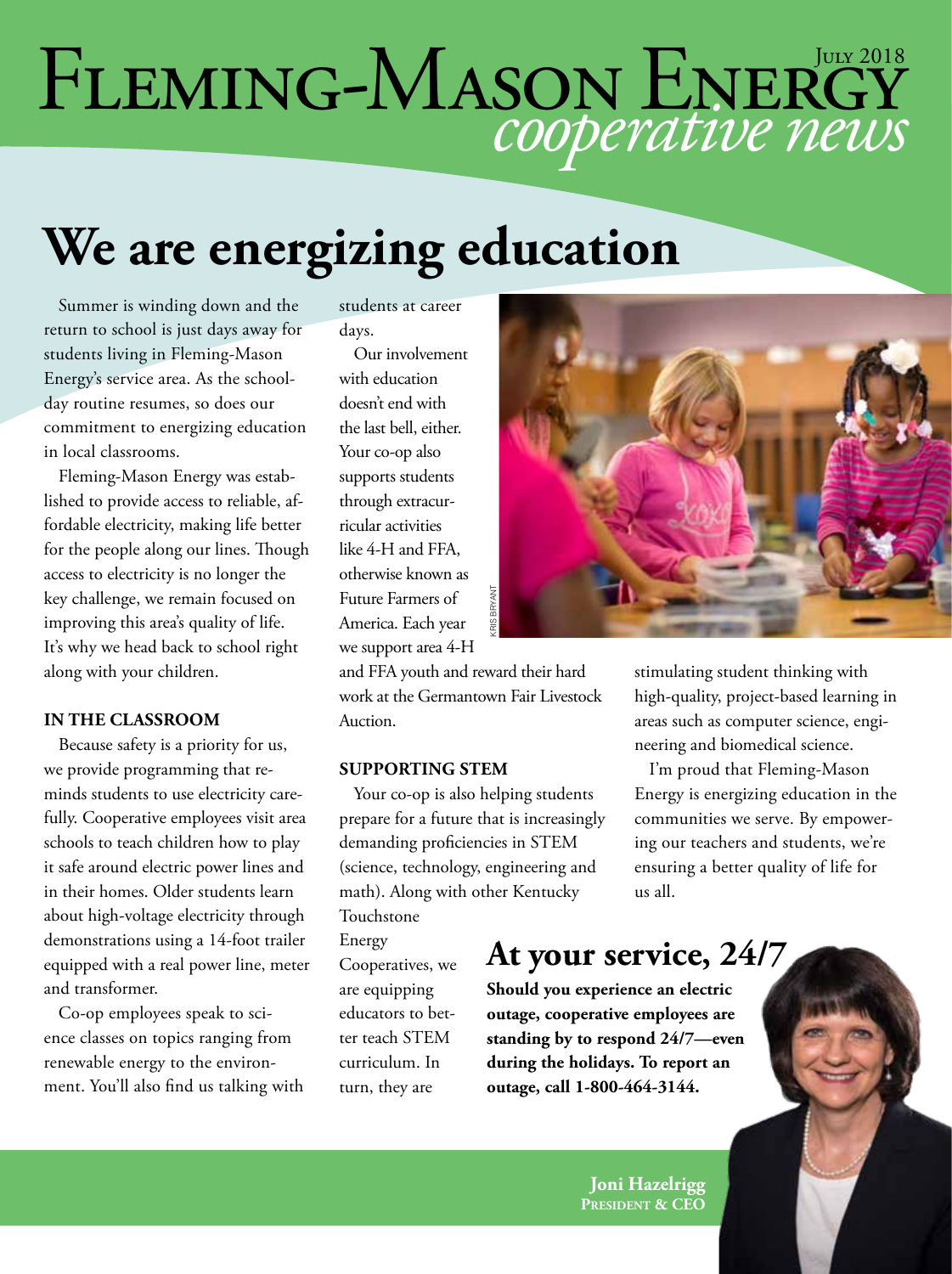

A Touchstone Energy<sup>®</sup> Cooperative

Contact us: In Fleming County: (606) 845.2661

Other Counties: (800) 464.3144

Hours: 7:30 A.M. – 4:30 P.M.

#### Editor Lori Ulrich

President & CEO Joni Hazelrigg

Board of Directors

Lonnie Vice CHAIRMAN

J.E. Smith Jr. VICE CHAIRMAN

Dina Gooding SECRETARY TREASURER

Other Directors Timothy S. Eldridge Rick Hord John M. Roe Tom Saunders

> **Attorney** Marvin Suit

Follow us on:



## **The best place for Fido this summer: indoors**

Your dog loves riding in the car with you and playing in the grass on warm, sunny days. But when it gets really hot, keep Fido indoors where the air-conditioning can keep your best friend cool.

Like people, pets can suffer from all kinds of heat-related problems, like heat stroke, dehydra-



tion and respiratory distress. Some days, the safest thing for them is a lazy day inside your home.

Here are five ways to keep Fluffy and Fido safe and cool this summer: ■ Put out extra bowls of water indoors and outdoors so your pets can drink as much as they need. Panting is your pet's way of cooling down by evaporating fluids from the respiratory tract. But those fluids need replacing. Look in the pet store for water alternatives that replace electrolytes. And drop a couple of ice cubes into Fido's water dish so the water is nice and cool. From all kinds of<br>
heat-related prob-<br>
lems, like heat<br>
stroke, dehydra-<br>
tion and respiratory distress. Sor<br>
day inside your home.<br>
Here are five ways to keep Flu<br>
<br> **Put out extra bowls of water i**<br>
drink as much as they

■ Water isn't just for drinking in the summer: Letting your pets stand in it or play in it will help keep them cool on hot days.

n If you're outdoors with your pet, stay in the shade under a big tree or an awning. Too much sun can disorient your pet and even cause heatstroke. Short-haired pets can even get sunburned if they're in the sun for too long.

If you're leaving the house without your pets, leave them indoors and leave the air-conditioning on. If you're taking them with you, don't leave them unattended in a hot car, even with the windows cracked. It doesn't take long for a dog to become overheated or dehydrated enough to get sick—or even die.

■ Exercise your pets early in the morning or late in the evening when the sun is not so hot. And keep them on the lawn and away from asphalt; hot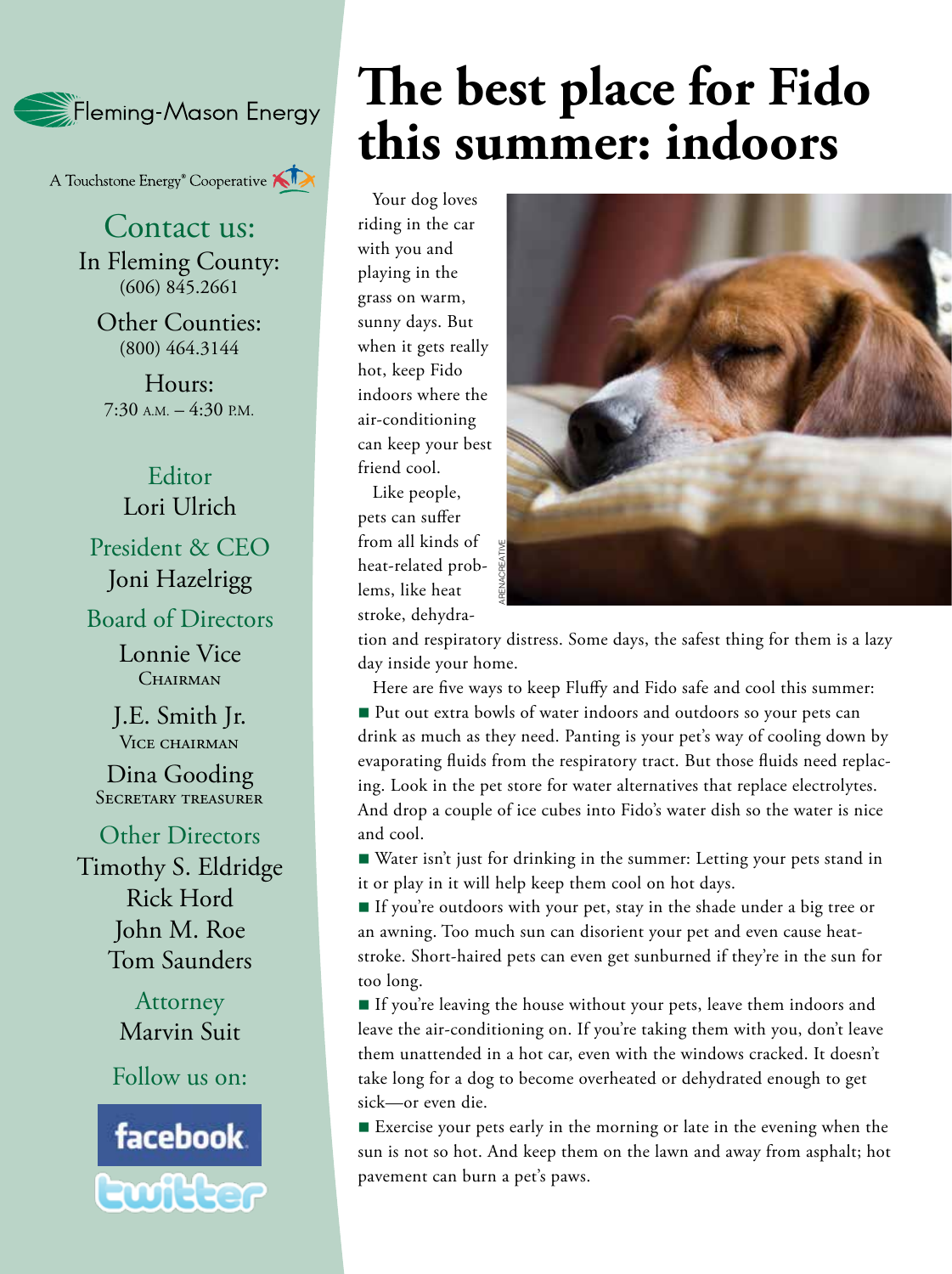### **Congratulations to our 2018 Annual Meeting Scholarship Winners**



*Lexie Craig Bath County High School*



*Nathan Terrell Rowan County Senior High School*



*Katlyn Jett Fleming County High School*



*Katlynn Butler Lewis County High School*



*Abigail Pick Lewis County High School*



*Madelyn Spencer Lewis County High School*



*Kennedy Wellman Lewis County High School*



*Jaycee Evans Lewis County High School*



*Jaclyn Poe Mason County High School*



*Brian Carter Rowan County Senior High School*

### **Stay cooler while saving energy**

Your use of indoor energy can soar with the rising temperatures. Here are four ways to take control:

■ Cover the windows. Half of all of the heat that enters your home during the summer comes in through the windows. Invest in a thick shade or window film to block out the summer sun. Save up to 15 percent on your cooling bill by shading west-facing windows, which absorb the most afternoon sun. For the hottest parts of your house, consider installing an awning or planting trees in front of the window to shade the house.

**n** Change A/C filters. A filter for your air-conditioning system costs only dollars (about \$5 for a high-quality, pleated model), but can save you much more if you change it every month during the summer. Dirty airconditioning filters prevent air flow and make the air-conditioning system work harder. That means a higher bill.

**Turn the thermostat up.** For every degree you turn your thermostat up during air-conditioning season, you'll save up to 2 percent on your cooling costs. Try setting



your thermostat at 78 degrees, and turn on a ceiling fan to help circulate the air.

■ Use your ceiling fans. Fans don't cool the air, but they make the air feel cooler by moving it around the room and against your skin, which creates a sort of "wind chill" effect. When the fan is running, you can move your thermostat three to four degrees higher without noticing a difference in your comfort level.